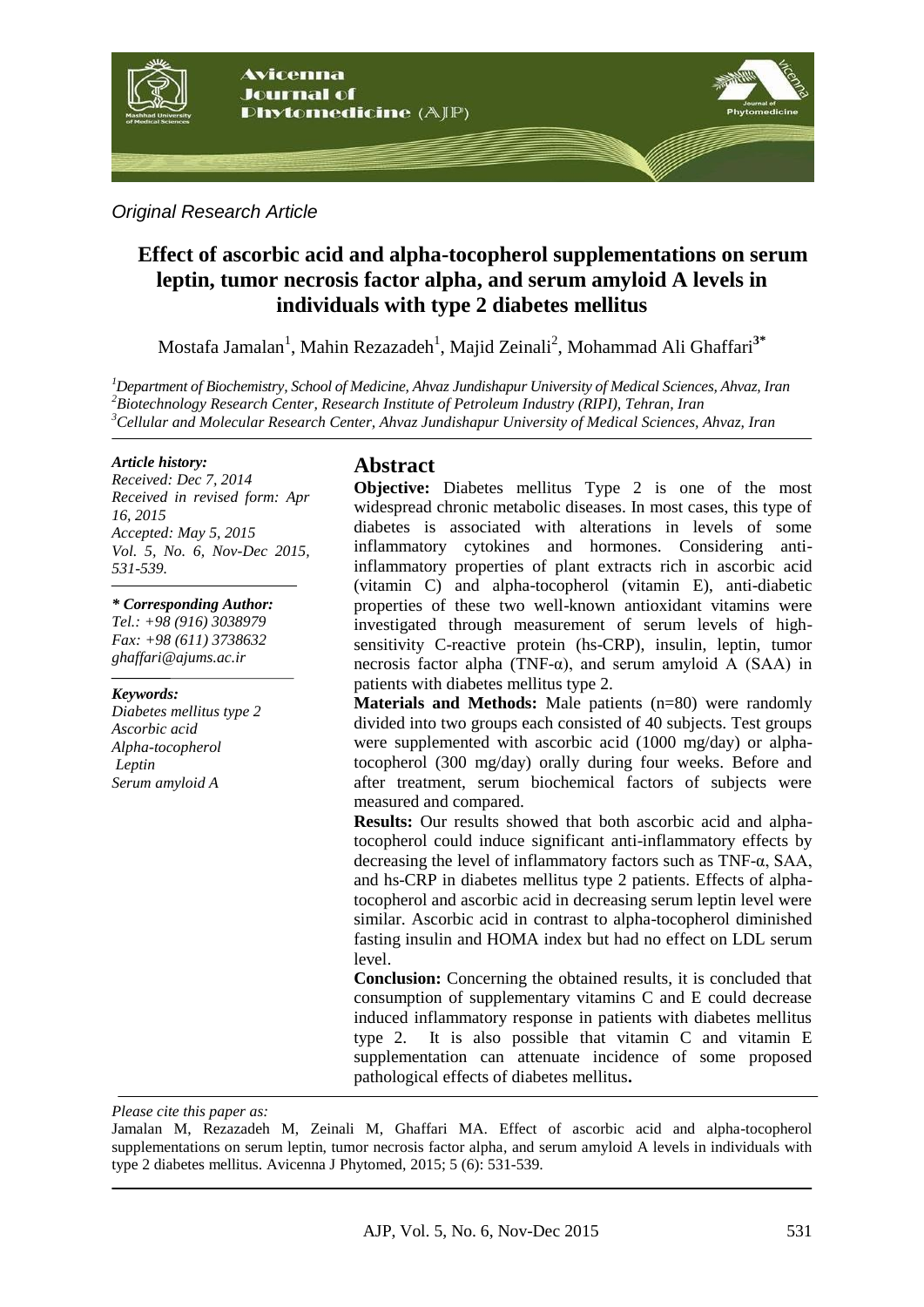# **Introduction**

Diabetes mellitus Type 2 is the most common form of diabetes and the eighth leading cause of death in the world. It is a chronic disease with a higher level of glucose in the blood of affected peoples (Duncan et al., 2003). More than 85% of people with type 2 diabetes are overweight. It is shown that visceral obesity could increase risk of metabolic diseases due to chronic inflammation. Dysregulated production of inflammatory cytokines (e.g., TNF- $\alpha$  and IL-6) by obese adipose tissues over the anti-inflammatory adipose tissuederived humoral mediators (adipokines such as adiponectin) is known to induce a condition referred to as insulin resistance (Nishimura et al., 2009). Insulin resistance is a state in which a given concentration of insulin produces a less-than-expected biological effect. It is possible to control insulin resistance and diabetes by modulating inflammatory cytokines and adipokines using chemical drugs or supplementary micronutrients. Recently, it is suggested that deficiencies of some micronutrients are associated with obesity and related diseases (Garcia-Diaz et al., 2010). This relationship may be affected by leptin.

Leptin as an adipokine plays a key role in regulating energy intake and expenditure (Brennan and Mantzoros, 2006). Leptin is synthesized primarily in the adipocytes of the white adipose tissue and the level of circulating leptin is proportional to the total amount of fat in the body (Fischer et al., 2002). Although leptin mainly exert its effects through receptors in the hypothalamus (Williams et al., 2009), but it also has receptors on the pancreatic betacells for modulation of insulin expression in a negative feedback loop (Kieffer et al., 1996). Epidemiological studies have shown that the increased baseline leptin level in men is associated with increased risk of

developing diabetes (McNeely et al., 1999; Tong et al., 2005). Vitamin C has been shown to inhibit leptin secretion and glucose uptake (Garcia-Diaz et al., 2010). Moreover, retinoic acid (Hollung et al., 2004; Felipe et al., 2005) and vitamin E (Zillikens et al., 2010) have been shown to decrease leptin expression and secretion.

There are evidences about involvement of inflammation in the pathophysiology of diabetes (Yudkin, 2003). TNF- $\alpha$  which is secreted by macrophages and a broad variety of cells including adipocytes (Gimeno and Klaman, 2005) is an adipocytokine involved in systemic inflammation (Moller, 2000). This cytokine inhibits insulin transduction and affects glucose metabolism (Zou and Shao, 2008). Association of TNF-α with insulin resistance in diabetes mellitus type 2 has been shown (Yudkin, 2003; Swaroop et al., 2012). Increased circulating concentration of TNF-α has been reported in patients with diabetes mellitus type 2 and impaired glucose tolerance (Pickup et al., 2000; Yudkin, 2003).

Different isoforms of serum amyloid A (SAA) proteins are expressed in the liver in response to inflammatory stimuli. SAA proteins act as a cytokine, influencing cell adhesion, migration, and proliferation. Now, it is known that SAA may participate in the pathogenesis of chronic inflammatory diseases. It is shown that SAA proteins are increased in the plasma of obese and insulin resistant humans (Uhlar and Whitehead, 1999). Therefore, SAA is a potential target in the treatment of diseases associated with chronic inflammation including metabolic diseases.

With regard to the above-mentioned facts, recognition of dietary supplements that are able to diminish serum levels of leptin and inflammatory factors such as TNF- $\alpha$  and SAA, could be important in the control of diabetic complications. Therefore, the objective of this study was to investigate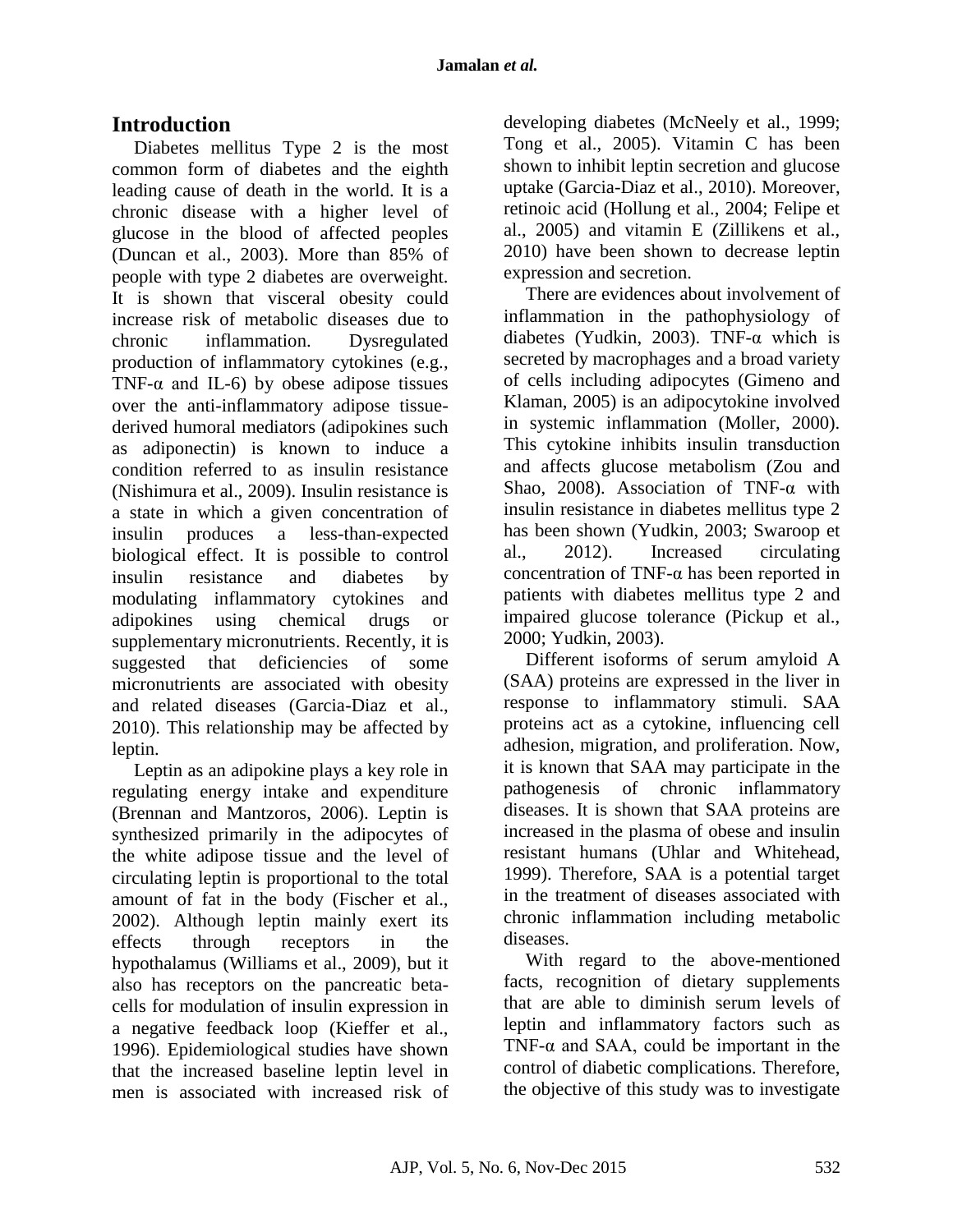the relationship between the serum levels of leptin, TNF-α, and SAA in diabetes mellitus type 2 with nutritional status of vitamins E and C.

## **Materials and Methods Materials**

Commercial glucose, triglyceride, cholesterol, HDL, LDL, and hs-CRP assay kits were obtained from Parsazmun Company (Tehran, Iran). Alpha-tocopherol, and ascorbic acid were purchased from Health (California, U.S.A). Commercial kits for measurements of insulin, leptin, TNF-α, and SAA protein were obtained from Diaplus Company (St. Louis, Mo, USA). All other reagents were purchased from Sigma (St. Louis, Mo, USA).

### **Study subjects**

Iranian male subjects with type 2 diabetes (mean age:  $52\pm8$ , mean BMI:  $32\pm3$ , and mean duration of diabetes:  $2\pm 0.5$  years) from Ahvaz Emam Hospital (Ahvaz, Iran) between March 2012 and April 2013, were selected for inclusion in our clinical study (IRCT201202208025N3). Subjects with kidney diseases, active infection, inflammatory diseases, hypo/hyperthyroidism, liver diseases, myocardial infarction and blood disorders, and those receiving medications containing diuretics or vitamins (C or E) were excluded from study. Diabetic subjects with hypertension (systolic blood pressure  $\geq 140$ ) mmHg) were also excluded from the study. The clinical trial protocol was reviewed and approved by the Institutional Ethics Committee of Ahvaz University of Medical Sciences, and the signed informed consent was obtained from all subjects. The selected subjects (n=80) were randomly divided into two groups each consisted of 40 subjects. The first group received ascorbic acid (1000 mg/day) and the other group, alphatocopherol (300 mg or 400 IU/day), orally during four weeks.

#### **Blood collection and biochemical analyses**

Before and after treatment of human subjects with ascorbic acid or alphatocopherol, blood samples were collected after an overnight fasting. Blood samples were centrifuged immediately at 4000 rpm for 5 minutes and then plasma fractions were separated and divided into aliquots. Serum levels of glucose, triglyceride, cholesterol, HDL, and LDL were immediately measured using a clinical chemistry analyzer (Olympus, AU400, Hamburg, Germany) and other samples were stored at -70 °C for further analysis of insulin, hsCRP, leptin, TNF-α, and SAA. Homeostasis assessment model was used to assess insulin resistance (HOMA.IR) using fasting insulin and glucose concentration by the following formula (Matthews et al., 1985).

HOMA-IR%=fasting serum glucose (mg/dL)×fasting insulin (μIU/mL)/405

HOMA-IR<3 was considered as notinsulin resistance and HOMA-IR>5 was defined as insulin resistance (Miyazaki et al., 2003)

## **Statistical analysis**

Data were expressed as mean ± SD. Significance of difference between means before and after treatments in each group was determined by paired student's t-test. For comparison of two test groups with each other, independent (unpaired) student's t-test was performed. P-values<0.05 were considered significant.

## **Results**

**Effects of ascorbic acid and alphatocopherol supplementation on certain serum biochemical parameters of diabetic subjects**

In this study, diabetic patient subjects were randomly divided into two groups of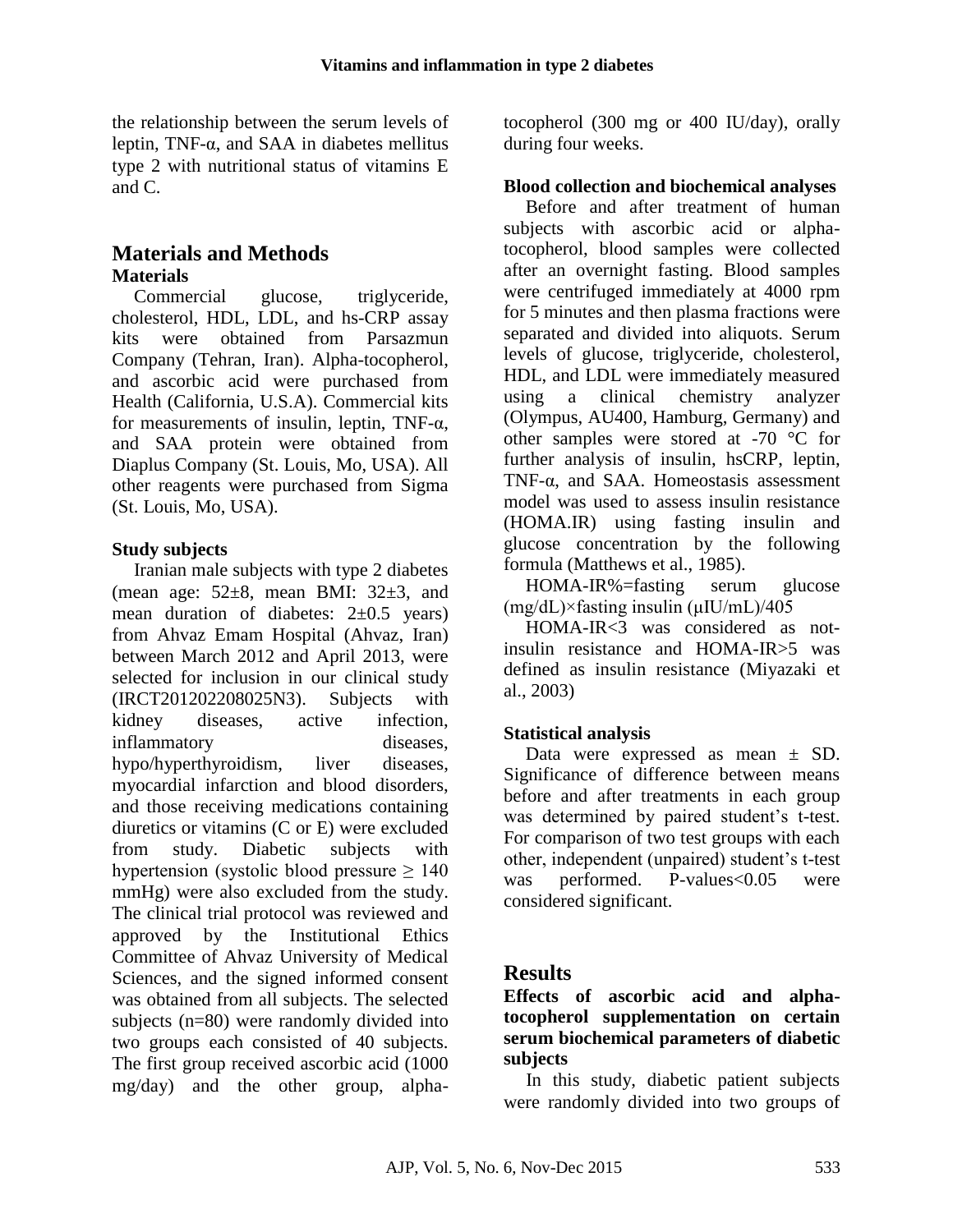40 patients each and treated separately with ascorbic acid or alpha-tocopherol. Metabolic parameters of patients before and after administration of ascorbic acid or alphatocopherol are shown in Table 1. According to the obtained results, although treatment with ascorbic acid or alpha-tocopherol decreased fasting blood glucose (FBG), but this reduction was not statistically significant (Table 1). Neither ascorbic acid nor alpha-tocopherol supplementation could induce any significant effect on the levels of high-density lipoprotein (HDL) and triglyceride (TG) in the treated subjects. Oral administration of alpha-tocopherol decreased the levels of total cholesterol and low-density lipoprotein (LDL) in the treated group (Table 1).

#### **Effects of ascorbic acid and alphatocopherol supplementation on the serum levels of hs-CRP and fasting insulin**

Our results demonstrated that oral administration of ascorbic acid or alphatocopherol in patients with type 2 diabetes could significantly diminish plasma level of hs-CRP (Table 1).

Between various proposed approaches for quantitative assessment of insulin resistance and beta-cell function, HOMA-IR is the

most suitable method for epidemiological studies. Our results showed that administration of alpha-tocopherol alone could not induce any detectable change on the fasting insulin or HOMA-IR% in type 2 diabetes patients. In contrast to alphatocopherol, our finding demonstrated the effectiveness of ascorbic acid in reducing fasting insulin and HOMA-IR% in type 2 diabetes patients (Table 1).

### **Effects of alpha-tocopherol and ascorbic acid supplementation on leptin and TNFα levels**

Oral administration of ascorbic acid in the diabetic patient subjects led to the decrease of fastening insulin and leptin while administration of alpha-tocopherol just diminished leptin concentration in patient subjects (Table 1). To our acknowledge, this is the first report about effects of ascorbic acid and alpha-tocopherol on leptin level in type 2 diabetes patients.

Hyperglycemia due to type 2 diabetes induces higher levels of some inflammatory cytokines such as TNF-α. As seen in Table 1, both alpha-tocopherol and ascorbic acid could significantly diminish serum levels of TNF- $\alpha$  in patients with type 2 diabetes.

Table 1. Metabolic parameters of subjects with type 2 diabetes before and after oral administration of ascorbic acid or alpha-tocopherol.

|                                | Ascorbic acid group $(n=40)$ |                        | Alpha-tocopherol group $(n=40)$ |                 |
|--------------------------------|------------------------------|------------------------|---------------------------------|-----------------|
|                                | <b>Before treatment</b>      | <b>After treatment</b> | <b>Before treatment</b>         | After treatment |
| $FBG$ (mg/dl)                  | $181 \pm 15$                 | $175 \pm 12$           | $198 \pm 14$                    | $187 \pm 16$    |
| Cholesterol (mg/dl)            | $185 \pm 33$                 | $158 \pm 29$ *         | $223 \pm 37$                    | $155 \pm 29$ *  |
| $LDL$ (mg/dl)                  | $95 \pm 27$                  | $92 \pm 21$            | $101 \pm 23$                    | $81 \pm 18$ *   |
| $HDL$ (mg/dl)                  | $56 \pm 6$                   | $61 \pm 11$            | $54 \pm 6$                      | $53 \pm 5$      |
| $TG \, (mg/dl)$                | $157 \pm 20$                 | $159 \pm 38$           | $153 \pm 33$                    | $155 \pm 35$    |
| $hs-CRP$ (mg/dl)               | $4 \pm 3$                    | $3 \pm 2$ *            | $3 \pm 2$                       | $2 \pm 1$ *     |
| HOMA-IR%                       | $8 \pm 3$                    | $3 \pm 1$ *            | $6 \pm 2$                       | $5.5 \pm 2$     |
| Fasting Insulin $(\mu I U/ml)$ | $17 \pm 5$                   | $7 \pm 3$ *            | $13 \pm 3$                      | $12 \pm 3$      |
| Leptin $(ng/ml)$               | $31 \pm 15$                  | $19 \pm 12$ *          | $57 \pm 28$                     | $16 \pm 8$ *    |
| $TNF$ -alpha (ng/ml)           | $136 \pm 20$                 | $82 \pm 11$ *          | $155 \pm 25$                    | $41 + 17$ *     |
| $SAA$ (ng/ml)                  | $169 \pm 18$                 | $70 + 16$ *            | $115 \pm 20$                    | $99 + 15 *$     |

Values are mean  $\pm$  SD; n: number of subjects; FBG: fasting blood glucose; LDL: low density lipoprotein; HDL: high density lipoprotein; TG: triglyceride; hs-CRP: high-sensitivity C-reactive protein; HOMA-IR: homeostasis model of assessment-insulin resistance; TNF: tumor necrosis factor; SAA: serum amyloid A. \*: p< 0.05 was considered statistically significant.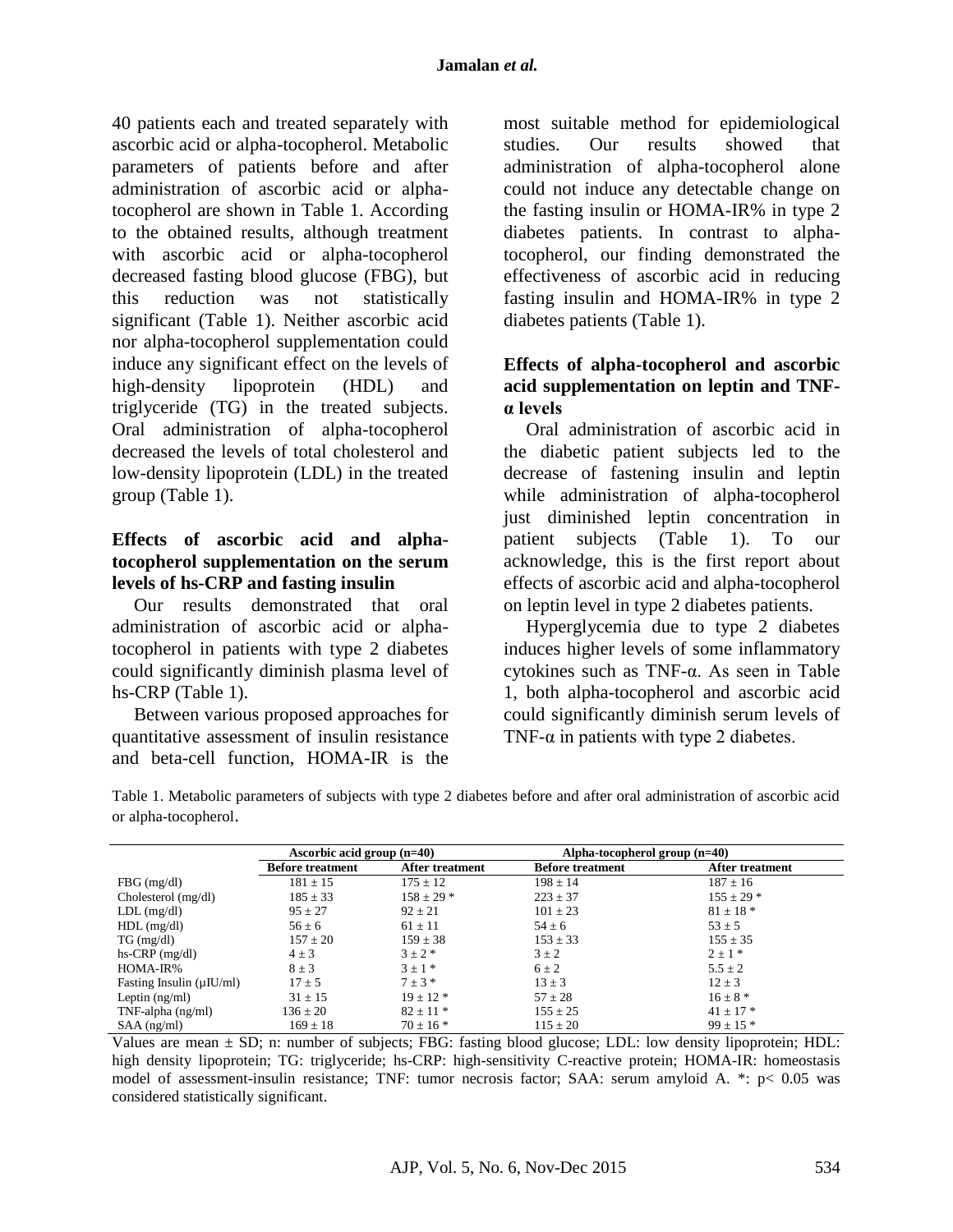#### **Effects of alpha-tocopherol and ascorbic acid supplementation on SAA level**

SAA protein as a well-known inflammatory marker and as an indicator of insulin resistance, decreased in diabetic subjects after treatment with ascorbic acid or alpha-tocopherol (Table 1).

# **Discussion**

Chronic inflammation is closely related to insulin resistance in type 2 diabetes (Bastard et al., 2006; Esser et al., 2014; Kaur, 2014). Therefore, with attention to extensive anti-inflammatory effects of alpha-tocopherol and ascorbic acid on downstream markers of inflammation, we used these vitamins for attenuation of inflammation in type 2 diabetes patients.

There are some controversial reports about hypocholesterolemic effects of ascorbic acid (Myasnikov, 1958; Samuel and Shalchi, 1964). The works by Ginter et al. (Ginter et al., 1977) showed that the effect of vitamin C was dependent on the starting concentration of plasma cholesterol. A significant decrease in FBS, TG, LDL, HbA1C, and serum insulin was seen in diabetic patients supplemented daily with 1000 mg vitamin C for six weeks (Afkhami-Ardekani and Shojaoddiny-Ardekani, 2007). Meta-analysis of 13 randomized controlled trials by McRae (McRae, 2008) showed that supplementation with at least 500 mg vitamin C daily for a minimum of 4 weeks, can result in a significant decrease in serum LDL cholesterol and triglyceride concentrations but not a significant elevation in HDL cholesterol. Our results showed that ascorbic acid supplementation (1000 mg/day for four weeks) could not induce any significant effect on the levels of FBG, LDL, HDL, and also TG in the diabetic subjects.

There are several reports about antiperoxidative effects of vitamin E on LDL (Reaven et al., 1995; Fuller et al., 2000) but its effects on the serum levels of FBG, LDL, HDL, or TG especially in diabetic patients is less studied. We showed that in contrast to vitamin C, alpha-tocopherol could significantly lower total serum cholesterol and LDL in the treated subjects.

Increasing level of hs-CRP as an inflammatory marker is associated with higher risk of cardio-vascular diseases (CVD). Furthermore, elevated level of hs-CRP is associated with ischemic stroke and death from severe kinds of cancers and lung diseases (Kaptoge et al., 2010). Moreover, hs-CRP is recommended as a predictive laboratory marker for CVD risk in patients with diabetes mellitus (Haffner, 2006). With regards to the higher risk of CVD in persons with diabetes mellitus (nearly two folds in comparison to healthy ones), control of inflammatory factors such as hs-CRP is critical (Sarwar et al., 2010). It has been shown that ascorbic acid, as a major antioxidant, could be effective in the reduction of hs-CRP level and consequent suppression of inflammation in patients undergoing hemodialysis (Zhang et al., 2011; Biniaz et al., 2014). Moreover, alphatocopherol exerts anti-inflammatory effects through a number of different mechanisms, for example, by decreasing levels of CRP and pro-inflammatory cytokines as well as by inhibiting the activity of protein kinase C and other enzymes, such as cyclooxygenase-2 (Singh et al., 2005; Calder et al., 2009). Our results (Table 1), in confirmation with previous studies by Devaraj and Jialal (Devaraj and Jialal, 2000) and in contradiction with the work (Wu et al., 2007), demonstrated that alpha-tocopherol could reduce plasma level of hs-CRP in diabetic patients. In a similar manner, ascorbic acid was also able to decrease hs-CRP level significantly.

Between various proposed approaches for quantitative assessment of insulin resistance and beta-cell function, HOMA-IR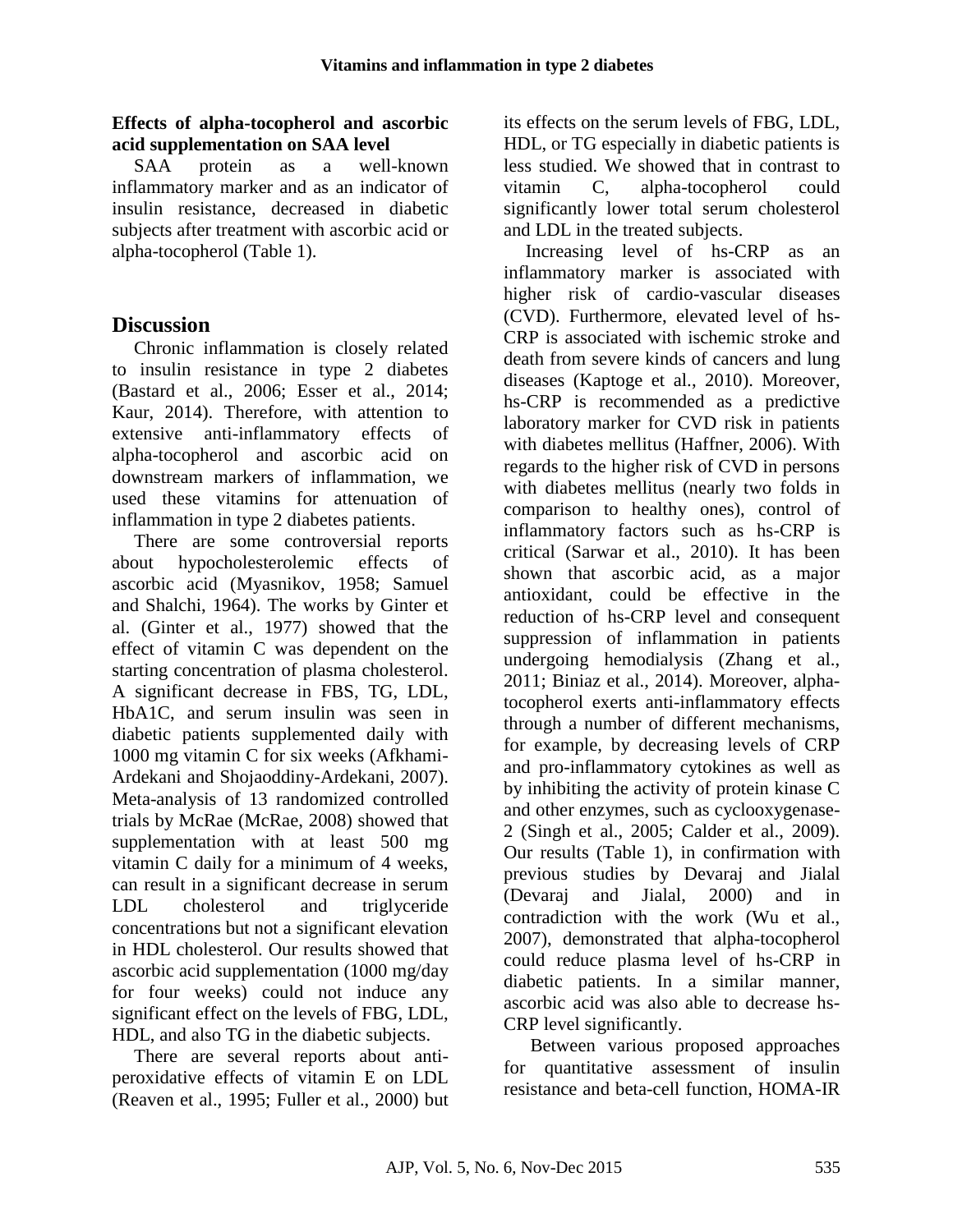is the most suitable method for epidemiological studies (Wallace and Matthews, 2002). Positive effect of antioxidant supplementation on HOMA-IR index has been shown in healthy individuals (Vincent et al., 2009). In addition, Lai (Lai, 2008) has shown that co-administration of alpha-tocopherol or ascorbic acid with chromium could decrease HOMA index and improve glucose metabolism in type 2 diabetic patients. On the other hand, it has been shown that administration of alphatocopherol alone could not induce any detectable change on HOMA-IR% and fasting insulin in type 2 diabetic patients (Shadman et al., 2013), a conclusion which is confirmed with our results in the current study (Table 1). In contrast with previous work by Lai (2008), our finding demonstrated the effectiveness of ascorbic acid alone in reducing fasting insulin and HOMA-IR% in type 2 diabetes patients.

Leptin is a peptide hormone which is released by adipocytes and could inhibit obesity by stimulating satiety centers in brain (DePaoli, 2014). Most of obese peoples exhibit leptin receptor deficiency, which consequently lead to leptin resistance condition (Tartaglia et al., 1995). The works by Fischer et al. (Fischer et al., 2002) showed that leptin level in patients with type 2 diabetes is higher than normal. They confirmed a positive correlation between fasting leptin level and insulin resistance independent of body fat mass. We showed for the first time that oral administration of alpha-tocopherol or ascorbic acid could decrease serum leptin level in diabetic subjects.

Elevation of TNF-α concentration in patients with diabetes mellitus type 2 and impaired glucose tolerance has been reported in different investigations (Pickup et al., 2000; Yudkin, 2003). Hyperglycemia due to type 2 diabetes induces higher levels of some inflammatory cytokines such as

TNF-α through down-regulation of CD33 in primary human monocytes (Gonzalez et al., 2012). In an in vitro study, it was shown by Gonzalez et al. (Gonzalez et al., 2012) that alpha-tocopherol inhibits TNF-α production by monocytes at high-glucose concentrations. In another work by Chen et al. (Chen et al., 2014), it was shown that ascorbic acid could inhibit LPS-induced TNF-α in vitro. Our results in accordance with in vitro studies showed that both ascorbic acid and alpha-tocopherol could decrease serum level of TNF- $\alpha$  in patients with diabetes mellitus type 2.

SAA protein as a well-known inflammatory marker and as an indicator of insulin resistance (Rho et al., 2009; Gonzalez et al., 2012) has positive correlation with obesity (Scheja et al., 2008). As stated earlier in the introduction section, it is shown that the level of SAA proteins in the plasma of obese and insulin resistant humans is higher compared with healthy ones (Uhlar and Whitehead, 1999). Our finding showed that consumption of ascorbic acid or alpha-tocopherol could diminish level of SAA proteins in diabetic subjects.

In conclusion, according to the obtained results, it seems that ascorbic acid and alpha-tocopherol could induce inhibitory effects on inflammatory markers such as SAA, TNF-α, and leptin. Therefore, oral consumption of ascorbic acid and alphatocopherol as anti-inflammatory agents could be beneficial for decreasing inflammation in type 2 diabetes patients.

## **Acknowledgments**

We would like to specially thank Dr. Homeyra Rashid for aiding us in providing samples, which were used for clinical evaluation of indicated factors. We also deeply appreciate donors for support and involvement.

This work was financially supported by a grant from Cellular and Molecular Research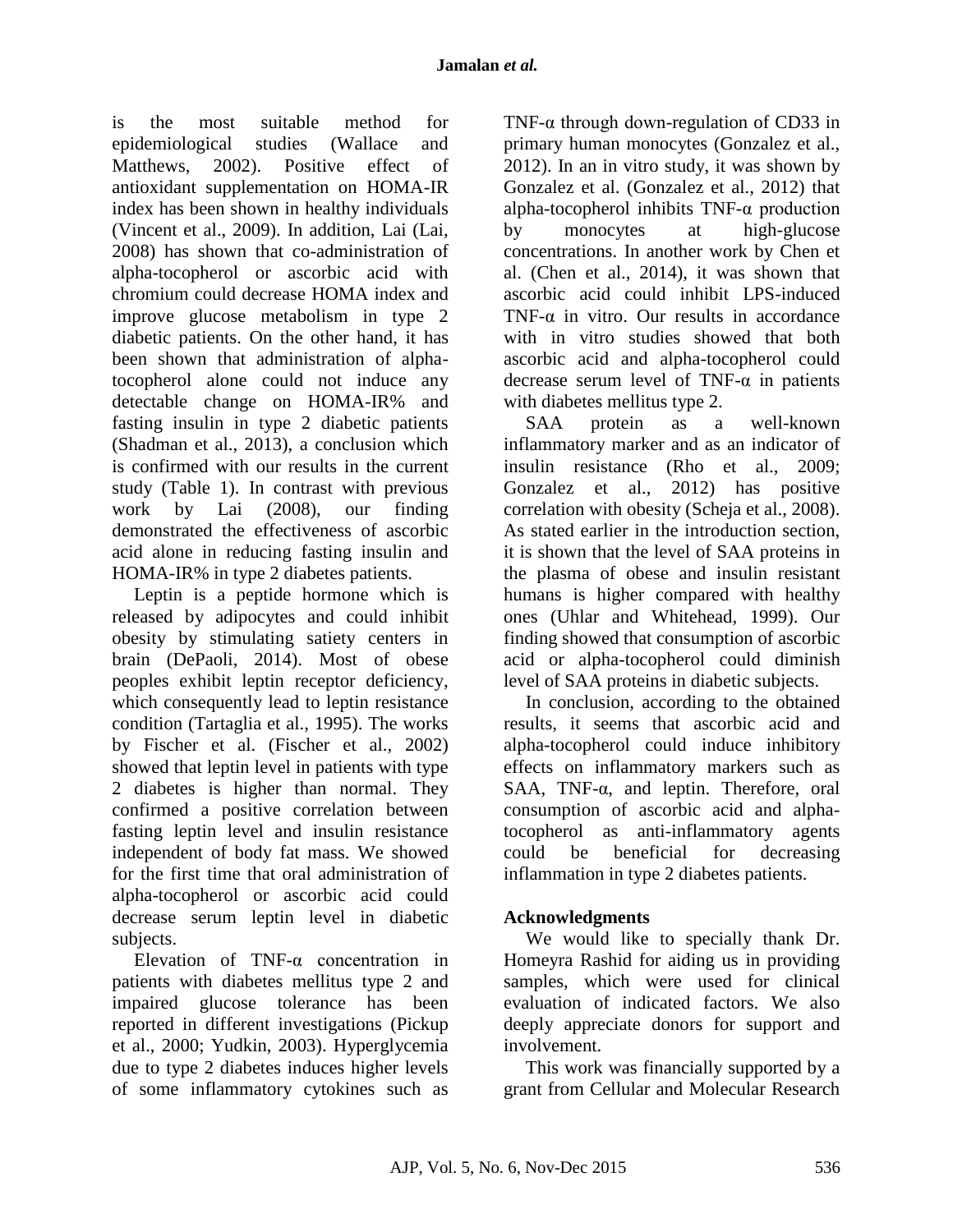Center of Ahvaz Jundishapur University of Medical Sciences (Ahvaz, Iran), Project No. CMRC-37.

## **Conflict of interest**

There is no conflict of interest.

# **References**

- Afkhami-Ardekani M, Shojaoddiny-Ardekani A. 2007. Effect of vitamin C on blood glucose, serum lipids & serum insulin in type 2 diabetes patients. Indian J Med Res, 126: 471-474.
- Bastard JP, Maachi M, Lagathu C, Kim MJ, Caron M, Vidal H, Capeau J, Feve B. 2006. Recent advances in the relationship between obesity, inflammation, and insulin resistance. Eur Cytokine Netw,  $17: 4-12.$
- Biniaz V, Sadeghi Shermeh M, Ebadi A, Tayebi A, Einollahi B. 2014. Effect of vitamin C supplementation on C-reactive protein levels in patients undergoing hemodialysis: A randomized, double blind, placebo-controlled study. Nephrourol Mon, 6: e13351.
- Brennan AM, Mantzoros CS. 2006. Drug Insight: the role of leptin in human physiology and pathophysiology- emerging clinical applications. Nat Clin Pract Endocrinol Metab, 2: 318-327.
- Calder PC, Albers R, Antoine JM, Blum S, Bourdet-Sicard R, Ferns GA, Folkerts G, Friedmann PS, Frost GS, Guarner F, Lovik M, Macfarlane S, Meyer PD, M'Rabet L, Serafini M, van Eden W, van Loo J, Vas Dias W, Vidry S, Winklhofer-Roob BM, Zhao J. 2009. Inflammatory disease processes and interactions with nutrition. Br J Nutr 101 Suppl 1: S1-45.
- Chen Y, Luo G, Yuan J, Wang Y, Yang X, Wang X, Li G, Liu Z, Zhong N. 2014. Vitamin C mitigates oxidative stress and tumor necrosis factor-alpha in severe community-acquired pneumonia and

LPS-induced macrophages. Mediators Inflamm, 2014: 426740.

- DePaoli A. 2014. Leptin in common obesity and associated disorders of metabolism. J Endocrinol, 223: T71-81.
- Devaraj S, Jialal I. 2000. Alpha tocopherol supplementation decreases serum Creactive protein and monocyte interleukin-6 levels in normal volunteers and type 2 diabetic patients. Free Radic Biol Med, 29: 790-792.
- Duncan BB, Schmidt MI, Pankow JS, Ballantyne CM, Couper D, Vigo A, Hoogeveen R, Folsom AR,Heiss G. 2003. Low-grade systemic inflammation and the development of type 2 diabetes: the atherosclerosis risk in communities study. Diabetes 52: 1799-1805.
- Esser N, Legrand-Poels S, Piette J, Scheen AJ, Paquot N. 2014. Inflammation as a link between obesity, metabolic syndrome and type 2 diabetes. Diabetes Res Clin Pract, 105: 141-150.
- Felipe F, Mercader J, Ribot J, Palou A, Bonet ML. 2005. Effects of retinoic acid administration and dietary vitamin A supplementation on leptin expression in mice: lack of correlation with changes of adipose tissue mass and food intake. Biochim Biophys Acta, 1740: 258-265.
- Fischer S, Hanefeld M, Haffner SM, Fusch C, Schwanebeck U, Kohler C, Fucker K, Julius U. 2002. Insulin-resistant patients with type 2 diabetes mellitus have higher serum leptin levels independently of body fat mass. Acta Diabetol, 39: 105-110.
- Fuller CJ, May MA, Martin KJ. 2000. The effect of vitamin E and vitamin C supplementation on LDL oxidizability and neutrophil respiratory burst in young smokers. J Am Coll Nutr, 19: 361-369.
- Garcia-Diaz DF, Campion J, Milagro FI, Boque N, Moreno-Aliaga MJ, Martinez JA. 2010. Vitamin C inhibits leptin secretion and some glucose/lipid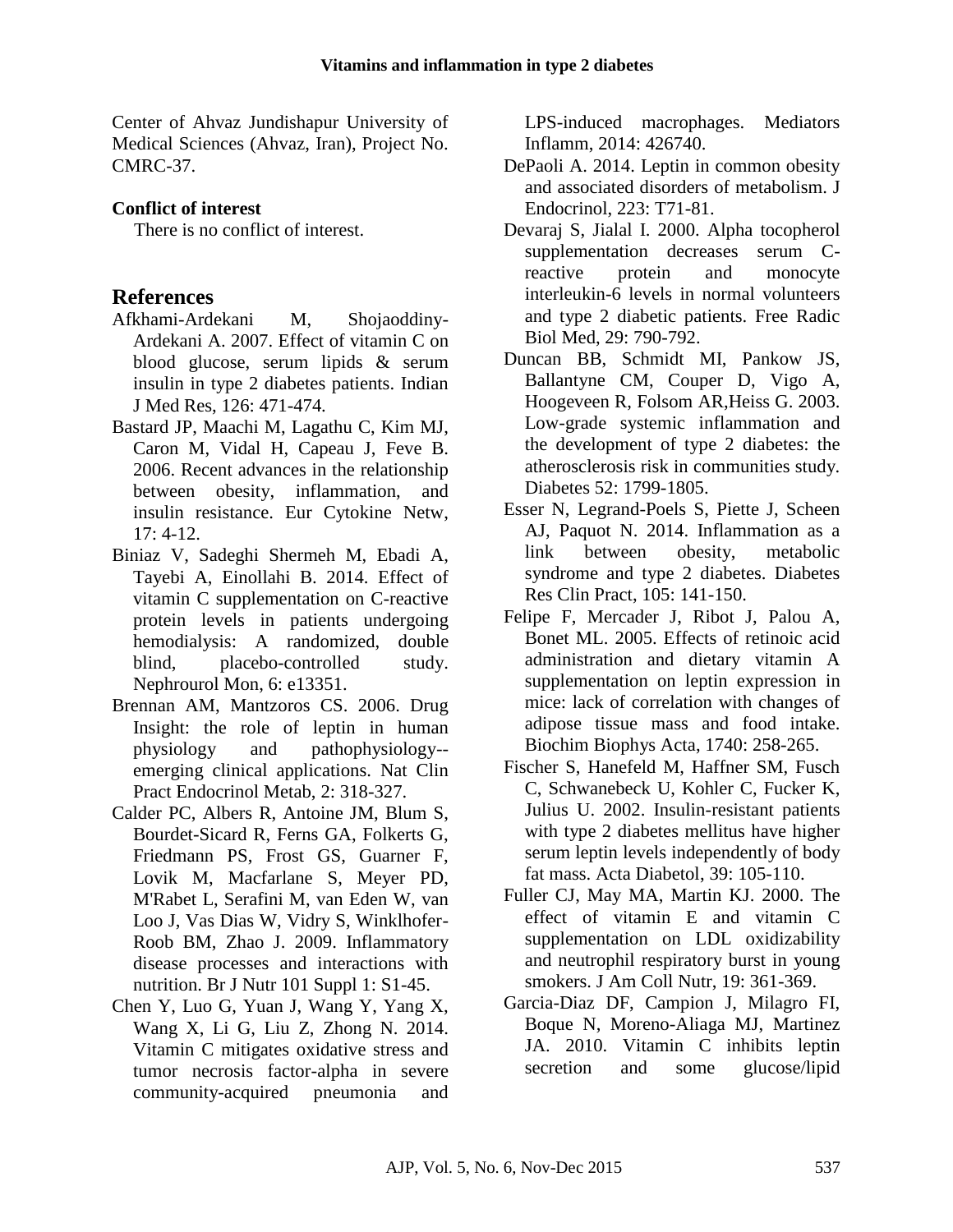metabolic pathways in primary rat adipocytes. J Mol Endocrinol, 45: 33-43.

- Gimeno RE, Klaman LD. 2005. Adipose tissue as an active endocrine organ: recent advances. Curr Opin Pharmacol, 5: 122- 128.
- Ginter E, Cerna O, Budlovsky J, Balaz V, Hruba F, Roch V, Sasko E. 1977. Effect of ascorbic acid on plasma cholesterol in humans in a long-term experiment. Int J Vitam Nutr Res, 47: 123-134.
- Gonzalez Y, Herrera MT, Soldevila G, Garcia-Garcia L., Fabian G., Perez-Armendariz EM, Bobadilla K, Guzman-Beltran S, Sada E, Torres M. 2012. High glucose concentrations induce TNF-alpha production through the down-regulation of CD33 in primary human monocytes. BMC Immunol, 13: 19.
- Haffner SM. 2006. The metabolic syndrome: inflammation, diabetes mellitus, and cardiovascular disease. Am J Cardiol, 97: 3A-11A.
- Hollung K, Rise CP, Drevon CA, Reseland JE. 2004. Tissue-specific regulation of leptin expression and secretion by alltrans retinoic acid. J Cell Biochem, 92: 307-315.
- Kaptoge S, Di Angelantonio E, Lowe G, Pepys MB, Thompson SG, Collins R, Danesh J. 2010. C-reactive protein concentration and risk of coronary heart disease, stroke, and mortality: an individual participant meta-analysis. Lancet, 375: 132-140.
- Kaur J. 2014. A comprehensive review on metabolic syndrome. Cardiol Res Pract, 2014: 943162.
- Kieffer TJ, Heller RS,Habener JF. 1996. Leptin receptors expressed on pancreatic beta-cells. Biochem Biophys Res Commun, 224: 522-527.
- Lai MH. 2008. Antioxidant effects and insulin resistance improvement of chromium combined with vitamin C and E supplementation for type 2 diabetes

mellitus. J Clin Biochem Nutr, 43: 191- 198.

- Matthews DR, Hosker JP, Rudenski AS, Naylor BA, Treacher DF, Turner RC. 1985. Homeostasis model assessment: insulin resistance and beta-cell function from fasting plasma glucose and insulin concentrations in man. Diabetologia, 28: 412-419.
- McNeely MJ, Boyko EJ, Weigle DS, Shofer JB, Chessler SD, Leonnetti DL, Fujimoto WY. 1999. Association between baseline plasma leptin levels and subsequent development of diabetes in Japanese Americans. Diabetes Care, 22: 65-70.
- McRae MP. 2008. Vitamin C supplementation lowers serum lowdensity lipoprotein cholesterol and triglycerides: a meta-analysis of 13 randomized controlled trials. J Chiropr Med, 7: 48-58.
- Miyazaki Y, Pipek R, Mandarino LJ, DeFronzo RA. 2003. Tumor necrosis factor alpha and insulin resistance in obese type 2 diabetic patients. Int J Obes Relat Metab Disord, 27: 88-94.
- Moller DE. 2000. Potential role of TNFalpha in the pathogenesis of insulin resistance and type 2 diabetes. Trends Endocrinol Metab, 11: 212-217.
- Myasnikov AL. 1958. Influence of some factors on development of experimental cholesterol atherosclerosis. Circulation 17: 99-113.
- Nishimura S, Manabe I, Nagai R. 2009. Adipose tissue inflammation in obesity and metabolic syndrome. Discov Med, 8: 55-60.
- Pickup JC, Chusney GD, Thomas SM, Burt D. 2000. Plasma interleukin-6, tumour necrosis factor alpha and blood cytokine production in type 2 diabetes. Life Sci, 67: 291-300.
- Reaven PD, Herold DA, Barnett J, Edelman S. 1995. Effects of Vitamin E on susceptibility of low-density lipoprotein